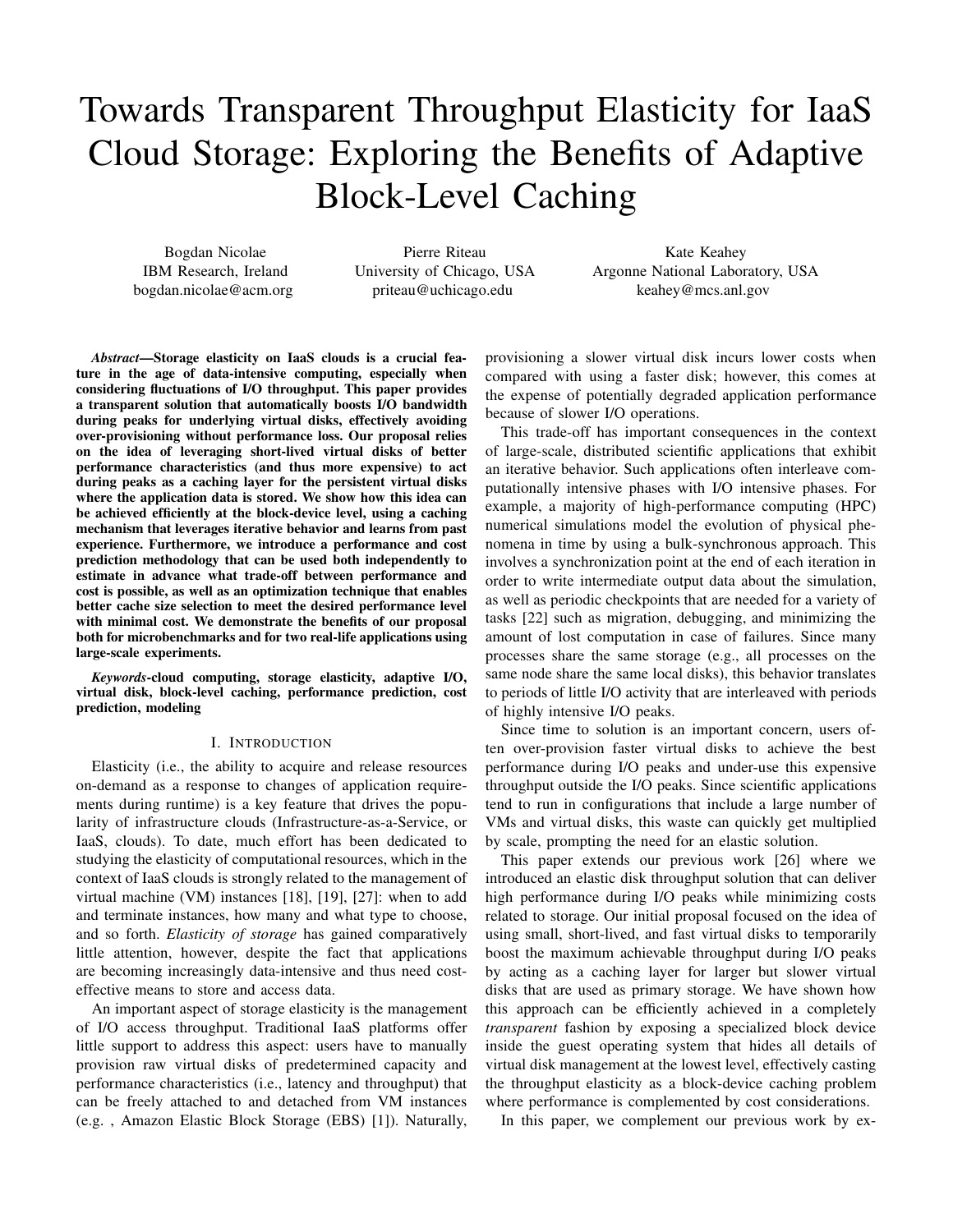ploring how to predict the performance and cost of running HPC applications that exhibit well-defined I/O behavior. This is a critical challenge, because running such applications at scale requires a massive amount of resources, which makes it important to know in advance whether it is feasible to obtain the desired results within a given deadline and cost.

Our contributions can be summarized as follows:

- We refine the concept of throughput elasticity, as well as a series of requirements, design considerations and a cost model. These enhancements enable our proposal to provide throughput elasticity in a transparent fashion at the block-device level. In particular, we describe a caching strategy that adapts to an iterative behavior and learns from the past experience in order to maximize the I/O boost during peaks, while minimizing the usage of fast virtual disks. (Section III-A)
- We introduce a novel methodology to predict the performance and cost of running large scale HPC applications that interleave computationally intensive phases with write intensive phases corresponding to checkpointing. We also show how these results can be used to optimize the cache size selection strategy in order to minimize the cost for a particular run within given performance degradation bounds. (Sections III-C and III-D)
- We show how to apply these design considerations in practice through a series of building blocks (and their corresponding implementation as a prototype) that run inside the VM instances of the users and interact with a typical IaaS cloud architecture. (Sections III-E and III-F)
- We evaluate our approach in a series of experiments conducted on dozens of nodes of the Shamrock experimental testbed, using both synthetic benchmarks and HPC real-life applications. In this context, we demonstrate large real-life reductions of storage cost at the expense of minimal performance overhead when compared with over-provisioning. We also validate our performance and cost prediction methodology against the real life results, showing high prediction accuracy. Finally, we apply our prediction proposal to these real-life HPC applications as an illustrative case study in order to demonstrate the pre-optimizations it can achieve. (Section IV)

# II. RELATED WORK

Hybrid file systems [34], [31] and associated caching strategies [10], [37] have long been used to combine multiple devices of different types (e.g., SSDs, HDDs, nonvolatile memories). Generally, however, they are designed to use fixed storage resources available as physical hardware in order to improve access performance. Unlike our approach, such strategies are not concerned with being economical and minimizing resource usage. Furthermore, if the application needs a storage abstraction that is not file-based, then a file system introduces unnecessary overhead.

In the area of caching, Wang et. al. studied the problem of dynamically selecting the caching policy under varying workloads [35]. The caching framework selects a caching policy and reconfigures the storage system on the fly based on access traces gathered and analyzed during application runtime. An aspect of adaptation to access pattern is also explored by our previous work [24], [23], however, the focus is on scalable virtual disk on-demand image content delivery at large scale. Also with respect to caching strategies, an increasingly popular target is the newer generation of flashbased devices. For example, in [5], special hybrid trees are proposed to organize and manipulate intervals of cached writes. Although orthogonal to our own work, such efforts provide valuable insight in terms of how caching is handled on the host that exposes the virtual disks to the VMs, which may influence how to best leverage guest-level caching if additional information is available.

Moving upward in the storage stack at the virtualization level, several approaches aim to accelerate the throughput of virtual disks at hypervisor level or below. Jo et al. [13] proposed a hybrid virtual disk based on a combination of an SSD and an HDD. Contrarily to our solution, the SSD in their approach is read-only and used only to improve read performance to the template VM image. All write operations are sent to the HDD to avoid degrading the performance of flash storage. Using a fast device to cache both reads and writes from a read-only virtual disk snapshot is possible using copy-on-write and/or mirroring [30], [20], [21]. However, one of the disadvantages in this context is fragmentation, for which specialized strategies might be necessary [22].

How to virtualize bandwidth in a cloud environment was explored at various levels. The S-CAVE developers [17] propose to leverage the unique position of the hypervisor in order to efficiently share SSD caches between multiple VMs. Similarly, vPFS [38] introduces a bandwidth virtualization layer for parallel file systems that schedules parallel I/Os from different applications based on configurable policies. Unlike our approach, the focus in this context is bandwidth isolation between multiple clients, as opposed to elasticity.

Storage elasticity on IaaS clouds was explored at coarse granularity by Lim et al. [15] for multi-tier application services, with a focus on how to add and remove entire storage nodes and how to rebalance the data accordingly. Higher level service processing acceleration was described in [7]. This work introduces an elasticity aspect in the form of a series of algorithms to scale the cache system up during peak query times and back down afterwards to save costs. *LogBase* [33] is another elastic storage effort that employs a log-structured database system targeted at write-intensive workloads. Unlike our approach, the goal is to improve the write performance and simplify recovery. Chen et al. introduced *Walnut* [6], an object store that provides elasticity and high availability across Yahoo!'s data clouds and is specifically optimized for the dataintensive workloads observed in these clouds: Hadoop [36], MObStor (unstructured storage similar to [2]), PNUTS [8], and so forth. The main goal is sharing of hardware resources across hitherto siloed clouds of different types, offering greater potential for intelligent load balancing and efficient elastic operation, while simplifying the operational tasks related to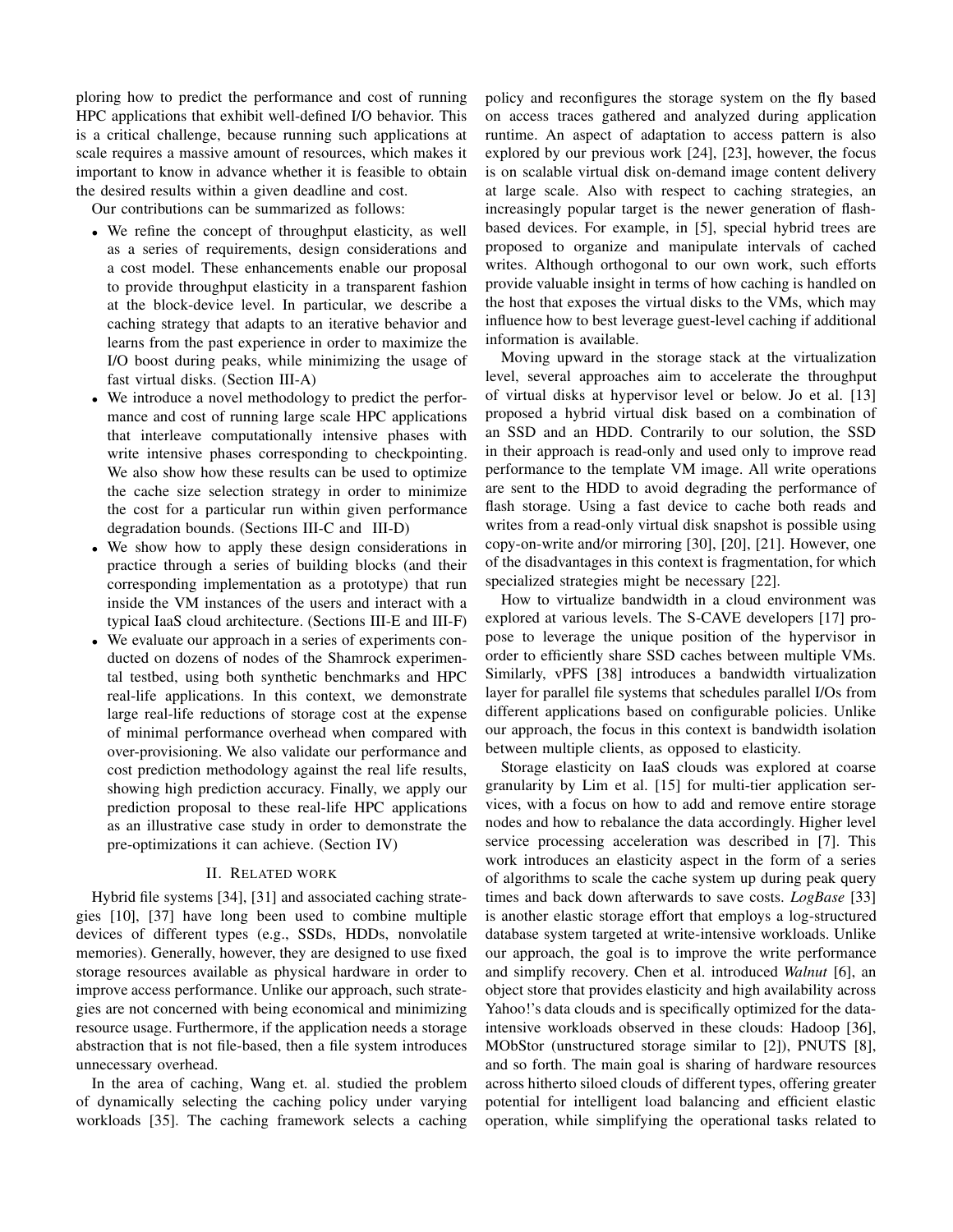data storage.

Several approaches acknowledge the importance of estimating and leveraging cost and performance prediction for clouds. *Log2cloud* [28] is one such effort that uses established results from queueing network theory to predict the minimum VM cost of cloud deployments starting from existing application logs. Other research focuses on modeling specific applications and workloads, such as database queries [14]. Specifically in the area of storage, efforts such as ACIC [16] automatically search for optimized I/O system configurations, relying on machine learning models to perform black-box performance/cost predictions.

Our own previous work [25] focuses on storage elasticity from a different perspective: space utilization, aiming to adapt transparently to growing/shrinking data sizes by means of a POSIX-compatible file system that automatically adds and removes virtual disks accordingly. With respect to throughput elasticity, we have explored in our previous work [26] a generic approach that adapts to the I/O intensive phases of the application automatically, striking a good all-around trade-off between minimizing the waste caused by over-provisioning of throughput while at the same time minimizing the performance degradation.

This work also focuses on throughput elasticity, but from a complementary perspective: it contributes with a new performance and cost prediction methodology that enhances our previous work for well-defined I/O access patterns consisting of synchronized write-intensive checkpointing. This pattern is exhibited by a large class of HPC applications. The predictions can be used both independently to estimate in advance what trade-off between performance and cost is possible, as well as an optimization technique that enables better cache size selection to meet the desired performance level with minimal cost.

# III. SYSTEM DESIGN

In a nutshell, our proposal relies on a simple core idea: the use of small and short-lived virtual disks of high-throughput capability (with higher price per gigabyte) to *transparently* boost the I/O performance during peak utilization of slower (and cheaper per gigabyte) virtual disks that are continuously used by the application to accumulate persistent data. We use the former as a ephemeral caching device and the latter as a backing device. When the caching device is in operation, it acts as a read/write caching layer at the block level that uses an adaptive mechanism to asynchronously flush dirty blocks back to the backing device. Besides the technical challenges related to achieving transparency efficiently at the block level, the main challenge in this context is the focus on cost reduction, which brings a novel perspective to the otherwise well-studied caching domain. Several critical questions arise: How large should the virtual disk acting as a cache be? When and for how long do we need it? What caching strategy should we use?

To answer these questions, we introduce a series of design considerations formulated in response to the problem we study.

We give a general description of these design considerations (Section III-A), show how to adopt them in a typical IaaS cloud (Section III-E), and briefly describe a prototype that implements our approach (Section III-F). We also propose a cost model to quantify the utilization of throughput (Section III-B), how to estimate the performance and cost based on this model (Section III-C) and how to use such estimations to optimize the cache size selection (Section III-D).

## *A. Design considerations*

Our proposal relies on three key design principles:

*1) Transparent block level caching:* Storage is typically provisioned on IaaS clouds in the form of virtual disks that are created by using a predefined size and performance characteristics (i.e., throughput). Although the virtual disks can be freely attached to and detached from running VM instances, this degree of elasticity is hard to leverage directly at the application level in order to deal with fluctuating I/O throughput requirements: data would have to be constantly migrated to/from a slower/faster device, thereby generating high performance and cost overheads that are unacceptable if a large amount of data accumulates during runtime or if the fluctuations happen over short periods of time. Even if such an approach were feasible, applications often do not leverage virtual disks directly but rely on storage abstractions (e.g., a file system) that were not designed to add/remove disks on the fly. Thus, it is desirable to handle throughput elasticity in a *transparent* fashion at the lowest level.

In response to this need, we propose a solution that works at the *block level*. Specifically, we expose a block device in the guest operating system that replaces the virtual disk normally leveraged by users directly, using it as a *backing device* that all I/O is redirected to. When I/O throughput utilization rises above the utilization threshold  $(UT)$ , a second, faster virtual disk (referred to as the *caching device*) is provisioned to act as a caching layer for the backing device, temporarily boosting I/O throughput until the threshold falls below  $UT$ . At this point, the data from the caching device is flushed to the backing device, and the caching device is removed, with I/O passing directly to the backing device again. Such an approach enables transparency not only from the user's perspective but also from the cloud provider's perspective: it works at the guest level and does not require changes to the virtualization infrastructure or provisioning model.

*2) Adaptive flushing of dirty blocks:* A solution that alternates between a fast and a slow virtual disk to achieve elasticity suffers from poor I/O performance and is unsustainable, because an increasingly larger set of accumulated data needs to be migrated between the two devices. On the other hand, a solution based on caching dramatically reduces the amount of data movements, because only the most recently used blocks are involved (we call these blocks "hot"). Even when considering only the "hot" blocks, however, the constant movement between the backing device and the caching device naturally steals bandwidth from both devices,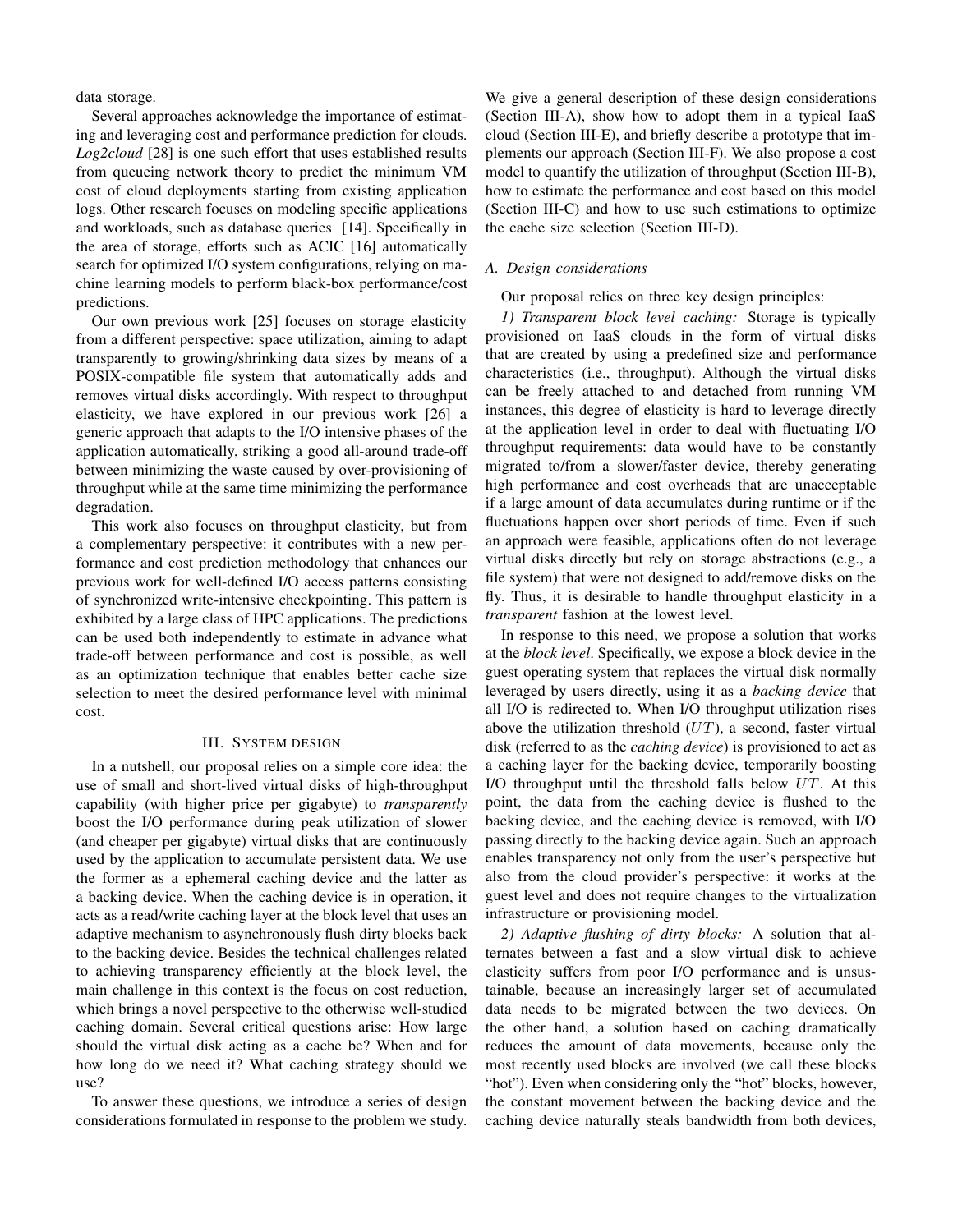effectively limiting the potential to boost the I/O throughput at full capacity.

To address this issue, we propose to make the caching device act like a regular block-level read/write cache but with a custom dirty block commit strategy. More specifically, during a read operation, any requested blocks that are not already available on the caching device are first fetched from the backing device and written to the caching device by using an LRU (least recently used) eviction strategy. Then, the read operation is fully redirected to the caching device. In the case of a write operation, all dirty blocks are initially written to the cache only and are later committed to the backing device.

The strategy to commit dirty blocks works in two phases. In the first phase, we use a mechanism that closely resembles writeback and prioritizes the application I/O: it flushes dirty blocks asynchronously to the backing device only when spare bandwidth is available or when the caching device is full and needs to evict. Once the required I/O throughput drops to a level that the backing device is able to sustain on its own, a transition to the second phase is initiated, in which the priority is reversed: the flushing process proceeds at full speed at the expense of application I/O. At the same time, only reads are allowed from the caching device starting from this moment onwards, with writes bypassing the caching device and being redirected to the backing device. We refer to this two-phase strategy as "dynamic writeback."

Note that finding the right moment to reverse the priority is important: if it happens too soon, the application will suffer a performance penalty because of background flushes. If it happens too late, the caching device stays up longer than necessary and thus incurs extra costs. In order to deal with this issue, the decision of when to reverse the priority is based on a configurable amount of time  $ID$  (inactivity delay), which represents how much the application's I/O throughput needs to stay below UT before we reverse the flush priority. Since the flush process is prioritized after the reverse and writes bypass the caching device, eventually all dirty blocks will be committed to backing device. At this point, one can safely detach the caching device and remove its corresponding virtual disk.

*3) Access-pattern-aware cache sizing:* Using a caching device can be expensive: while it is active, the user is charged for *both* the caching device and the backing device. Thus, the caching device cannot be arbitrarily large for two reasons.

First, the flushing of dirty data does not happen instantly after the decision was made to proceed to the second phase of the commit strategy, which delays the moment when the caching device can be safely removed. Second, since dirty data tends to accumulate proportionally to the cache size, a large caching device is likely to cause a long flush delay. On the other hand, if the cache size is too small, flushing may be forced prematurely, limiting the potential to boost application I/O at full capacity. Thus, it is important to automatically optimize the cache size specifically for the access pattern of the application observed during the I/O-intensive phase.

To optimize the size of the caching device, we propose to

leverage the predominantly repetitive I/O behavior of largescale scientific applications in order to learn from the experience of the previous I/O-intensive phases for which a caching device was in use. More specifically, we start with a large cache size for the first time when an I/O boost is needed and then monitor the cache utilization. If the caching device was used only partially, then we decrease its size for the next I/O-intensive phase down to the size that was actually used. Similarly, if too much flushing was forced prematurely during the first phase of the commit strategy (in which application I/O is prioritized), we increase the cache size for the next I/O-intensive phase by the amount that had to be evicted.

## *B. Cost model*

We assume a cost model that charges users for utilization at fine grain that can be as little as the order of seconds. This approach is already adopted in real-life: for instance, Google Compute Engine charges persistent disks at a granularity of seconds [11]. Since we are dealing with different types of virtual disks, we approximate a realistic cost by defining utilization as a function of both the size of the virtual disk and its throughput characteristics (i.e., reserved bandwidth).

Note that the utilization is based on reserved bandwidth, which relates to the high-end spectrum of cloud offerings such as the Object Storage offered by *IBM SoftLayer* [32] or provisioned Elastic Block Store (EBS) volumes offered by *Amazon* [1]. This is different from the more popular "classic EBS" model where users are not offered any bandwidth guarantees and are charged per IOPS instead. We justify the need to rely on reserved bandwidth because our primary target is tightly coupled HPC applications that run at large scale and are known for their susceptibility to *system noise amplification* [12] (i.e., the bulk-synchronous nature makes processes sensitive to delays that affect all other processes, which in our context means that a slow virtual disk attached to a VM instance causes slowdown of all other VM instances where the application processes are running). Thus, reasoning in terms of average throughput (as is the case of classic EBS volumes) is not feasible in our context.

To quantify the utilization in accordance with the requirements mentioned above, we introduce a metric called *adjusted storage accumulation*, which reflects the total cost that accumulates over a period of time  $t$  for a VM instance as a result of storage use. We assume that for every time unit of utilization, a virtual disk of size  $N$  and reserved bandwidth  $B$  incurs a cost of  $N \cdot B$ . Thus, if a single virtual disk is attached to a VM instance for the whole duration  $t$ , the total cost is  $C(t) = B \cdot N \cdot t$ . When using both a backing device and a caching device to implement our approach, the backing device will continuously contribute to the total cost, as in the case of a single virtual disk, whereas the caching device will contribute only while it is used and proportionally to its dynamically adjusted size. More formally, this approach can be expressed as follows.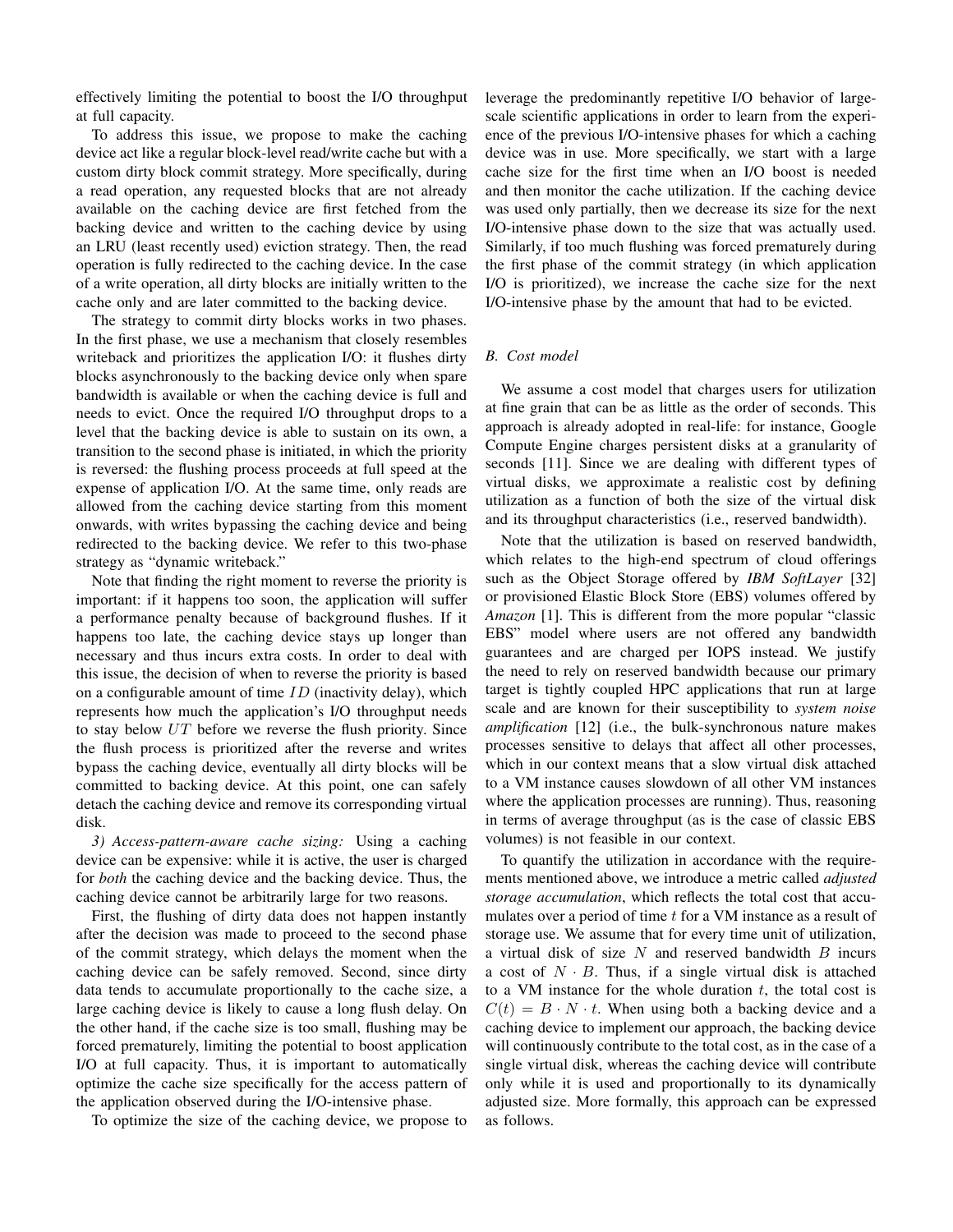$$
C(t) = B_b \cdot N \cdot t + B_c \cdot \int_0^t M(x) \cdot dx
$$

 $N$  and  $B_b$  are the size and bandwidth of the backing device, respectively;  $B_c$  is the bandwidth of the caching device; and  $M(x)$  is the size of the caching device at a given moment  $x$  (0 if the caching device is not used at that moment). We express the bandwidth in MB/s, the size in GB, and the time in seconds, which results in a combined metric unit that we call *adjusted GB seconds* (denoted AGBs). For the rest of this paper, we use this unit to express the cost.

# *C. Performance and cost prediction*

Due to the massive amount of resources involved, it is important to anticipate the performance and cost of running a distributed scientific application at large scale, because this enables understanding whether it is feasible to obtain the desired results within a given time or cost budget.

However, in order for such an estimation to be possible, the application needs to exhibit a well defined I/O access pattern. Luckily, a majority of high-performance computing (HPC) numerical simulations exhibit such a well defined I/O access pattern: they are composed iterative bulk-synchronous computations consisting of a large number of distributed processes that simultaneously checkpoint their state to disk at regular intervals. We choose to illustrate our estimation proposal on this class of applications.

More specifically, we assume  $n$  VMs need to checkpoint the same amount of information at regular intervals. We denote the size of the checkpoint dumped by each VM as  $S_c$ . Furthermore, users typically know how many iterations I they need to run (e.g., number of timesteps in a simulation), how much compute time  $I_t$  is needed per iteration and how many checkpoints per VM  $(K)$  will be dumped during the application runtime (i.e., number of intervals). Even if  $S_c$  or  $I_t$  is not known in advance, such information can be obtained by running the application in benchmarking mode for a short period of time until at least one set of checkpoints can be captured and analyzed (i.e.,  $K = 1$ ). Assuming that the required information about the application was collected one way or another, the completion time  $T$  can be estimated as follows:

$$
T = I \cdot I_t + \frac{K \cdot S_c}{B(S_c)}
$$

In the above equation,  $B(x)$  denotes the sustained throughput for writing a dataset of size  $x$  and is assumed to be known.

In addition to the completion time, we are interested in an estimation of the overall adjusted storage accumulation  $C_a$ , which is the sum of the individual accumulation  $C$  (introduced in Section III-B) of each VM. Since the checkpoint size  $S_c$  remains fixed throughout the application runtime, there is a size  $M(S<sub>c</sub>)$  of the caching device that corresponds to an optimal performance-cost trade-off. For the purpose of this section, we assume that  $M(S_c)$  is given, while zooming in Section III-D on how to choose  $M(S_c)$ . Furthermore, in a typical scenario,

the application performs an I/O initialization step where each VM dumps  $S_i$  GB worth of data corresponding to an initial state. Accounting for this additional initialization phase,  $C_a$ can be estimated as follows:

$$
C = B_b \cdot N \cdot (T + \frac{S_i}{D(S_i)}) + B_c \cdot M(S_i) \cdot D(S_i) + K \cdot B_c \cdot M(S_c) \cdot D(S_c)
$$
  

$$
C_a = n \cdot C
$$

In the above equation,  $D(x)$  denotes the duration for which the caching device is attached while writing a dataset of size  $x$  and is assumed to be known.

Note that due to the complex interactions between the backing device and the caching device, it is not easy to determine  $B(x)$  and  $D(x)$  analytically. However,  $B(x)$  and  $D(x)$  depend on three parameters: throughput of the backing device  $B_b$ , throughput of the caching device  $B_c$  and size of the caching device M. Thus, we propose to establish  $B(x)$  and  $D(x)$ experimentally by selecting a series of representative values for  $x$  and  $M$  and running I/O intensive microbenchmarks (e.g. using *dd*) to directly measure  $B(x)$  and  $D(x)$ . We refer to this process as *calibration*.

In a minimal configuration, two possible values for  $x(S_i)$ and  $S_c$ ) and M ( $M(S_i)$ ) and  $M(S_c)$ ) are enough to calibrate for a single scenario. However, the calibration can be extended to additional values for  $x$  and  $M$  in order to obtain multiple points that can be interpolated to estimate additional "whatif" scenarios useful for the application developer (e.g., the application developer may want to study what happens if the checkpoint size doubles as a consequence of increasing the floating point precision from single to double).

# *D. Optimal cache size selection based on performance and cost prediction*

In the previous section we introduced a cost estimation technique based on a calibration phase that is able to anticipate the completion time and total adjusted storage accumulation for bulk-synchronous HPC applications that checkpoint at regular intervals. This was possible because of the assumption that the checkpoint size  $S_c$  remains constant, which leads to a situation where there optimal checkpointing cache size  $M(S_c)$ also remains constant. In this section we introduce a technique that is able to recommend  $M(S_c)$  for this particular scenario in advance, which can be used to enhance the generic adaptive cache sizing strategy introduced in Section III-A.

At first sight, a good choice seems  $M(S_c) = S_c$ , because it enables the cache to be large enough to hold all checkpointing data, which in turn enables the checkpointing to proceed at maximum speed. At the same time, it minimizes the adjusted storage accumulation required to do so, because the cache is not larger than absolutely necessary. However, this line of reasoning does not necessarily lead to an optimal configuration: if performance is not the top priority, then it could be beneficial to reduce  $M(S_c)$  in order to obtain a lower adjusted storage accumulation. The opposite is also true: due to various overheads encountered in practice, it may be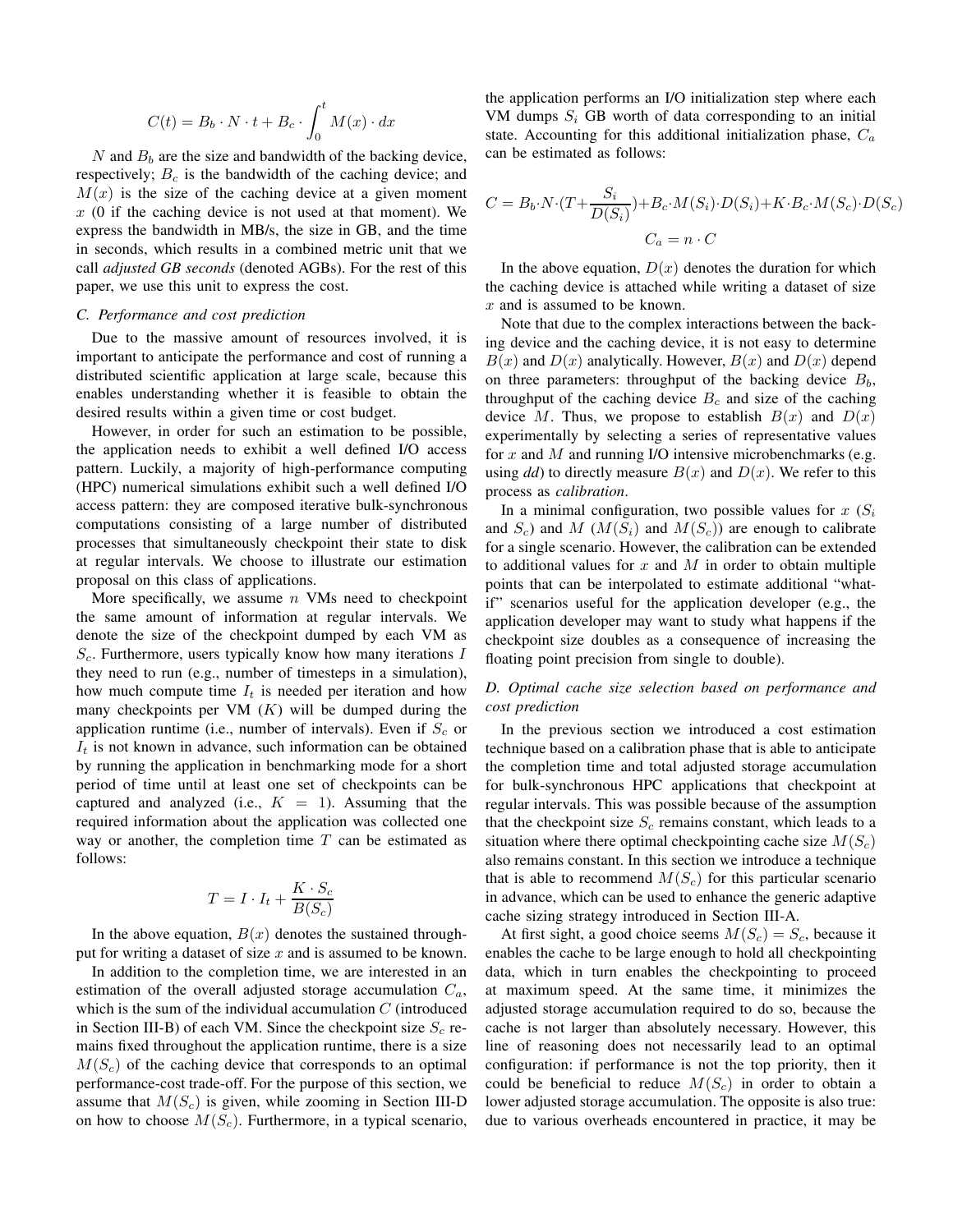beneficial to increase  $M(S_c)$  beyond  $S_c$  in order to achieve the best throughput. Ultimately, both aspects introduce a level of complexity that makes it non-trivial to analytically determine an optimal  $M(S_c)$ .

To address this challenge, we propose a solution that is based on the cost estimation technique introduced in the previous section. The key idea behind our proposal is to perform an extended calibration phase that determines  $B_M(x)$  and  $D_M(x)$  for M in a range of values that facilitates an extended search around  $S_c$  according to the remarks mentioned above. Although this extended calibration may seem expensive, it is important to note that the microbenchmarks are independent of the users and applications, therefore cloud providers can cache the results to expose and reuse them later.

Once the results are available one way or another, T and  $C_a$  can be easily computed for all M. If there is a constraint on the maximum acceptable completion time (denoted  $T_{max}$ ), then we keep only those  $M(S_c)$  for which  $T \leq T_{max}$ . Subsequently, for the remaining  $M(S_c)$ , we compute the corresponding  $C_a$  and keep a single value that minimizes  $C_a$ , which is the recommended value.

## *E. Architecture*

The simplified architecture of our approach is depicted in Figure 1. We assume that the VMs are deployed on an IaaS cloud that enables users to provision raw storage as virtual disks. Furthermore, we assume that the cloud hypervisor can dynamically attach and detach virtual disks to the VM instances (a standard feature in most production-ready hypervisors).

Once booted, the VM instance initializes an *adaptive block device* that uses a non-expensive virtual disk of limited throughput as the *backing device*. The adaptive block device is exposed inside the guest OS as a standard block device and can be leveraged as such (e.g., it can be formatted by using a file system). Once the adaptive block device is running, a *controller* daemon collects I/O statistics about it at fine granularity (e.g., sustained throughput); and, based on these statistics, it implements the design principles described in Section III-A. Specifically, during an I/O-intensive phase, it interacts with a standardized *IaaS API* in order to attach a virtual disk of optimized size (based on the experience from the previous I/O intensive phases) that will act as the *caching device*. Once the VM instance has recognized the caching device, it incorporates the corresponding guest-level block device into the adaptive block device. All interactions between the caching device and the backing device are handled transparently by our adaptive block device based on the principles mentioned in Section III-A. Once the I/O-intensive phase completes, the controller signals the adaptive block device to start flushing. After the flushing has completed, it detaches the corresponding virtual disk from the VM instance using the IaaS API and destroys the disk, thus stopping the accumulation of storage costs due to caching.

How to provision a virtual disk is open to a wide range of choices: various types of devices (e.g., HDDs, SSDs, RAM-

disks) can be directly leveraged by the hypervisor and exposed as virtual disks inside the VM instance. If devices need to be shared, another option is to use virtual disk images of various formats (e.g., raw, QCOW2 [30]), hosted either locally or remotely on different types of devices. Virtual disks also may be provided by specialized services, such as Amazon EBS [1] or our own previous work [21]. Our approach is agnostic to any of these choices as long as they are handled through a standardized IaaS API.

## *F. Implementation details*

In this section, we briefly introduce a prototype that implements the components presented in Section III-E.

We rely on *Bcache* [3] to implement the *adaptive block device*. Our choice was motivated by several factors. First, it offers out-of-the-box support to cache hot blocks of designated devices on other devices, while offering support to activate/deactivate caching in an online fashion. Second, it is highly configurable and offers detailed statistics about I/O utilization. In particular, the ability to control the caching strategy and the interaction between the backing device and caching device was crucial in enabling the implementation of the design principles presented in Section III-A. Third, it is implemented at the kernel level and is specifically designed to minimize performance overhead. Since we need to handle another level of indirection on top of the virtualized nature of the backing and caching device, this aspect is important in our context. Furthermore, it is part of the official Linux kernel and thus enjoys widespread exposure and adoption.

The *controller* was implemented as a Python daemon. We rely on *psutil* to get per-disk I/O statistics. The interaction with Bcache is implemented directly through the *sysfs* interface. We note also certain nontrivial aspects related to the management of virtual disks, in particular how to detect inside the guest when the disk is recognized by the kernel. To this end, we rely on *pyudev*, which implements an accessible interface to *libudev*, including asynchronous monitoring of devices in a dedicated background thread.

### IV. EXPERIMENTAL EVALUATION

This section presents the experimental evaluation of our approach. We introduce the experimental setup and methodology (Section IV-A), and discuss results for microbenchmarks (Section IV-B) and two real-life HPC applications (Section IV-C and Section IV-D).

# *A. Experimental setup*

Our experiments were performed on the *Shamrock* testbed of the Exascale Systems group of IBM Research in Dublin. For this work, we used a reservation of 32 nodes interconnected with Gigabit Ethernet, each of which features an Intel Xeon X5670 CPU (12 cores), HDD local storage of 1 TB, and 128 GB of RAM.

We simulate a cloud environment using *QEMU/KVM* 1.6 as the hypervisor. The VM instances run a recent Debian Sid (3.12 Linux kernel) as the guest operating system. The network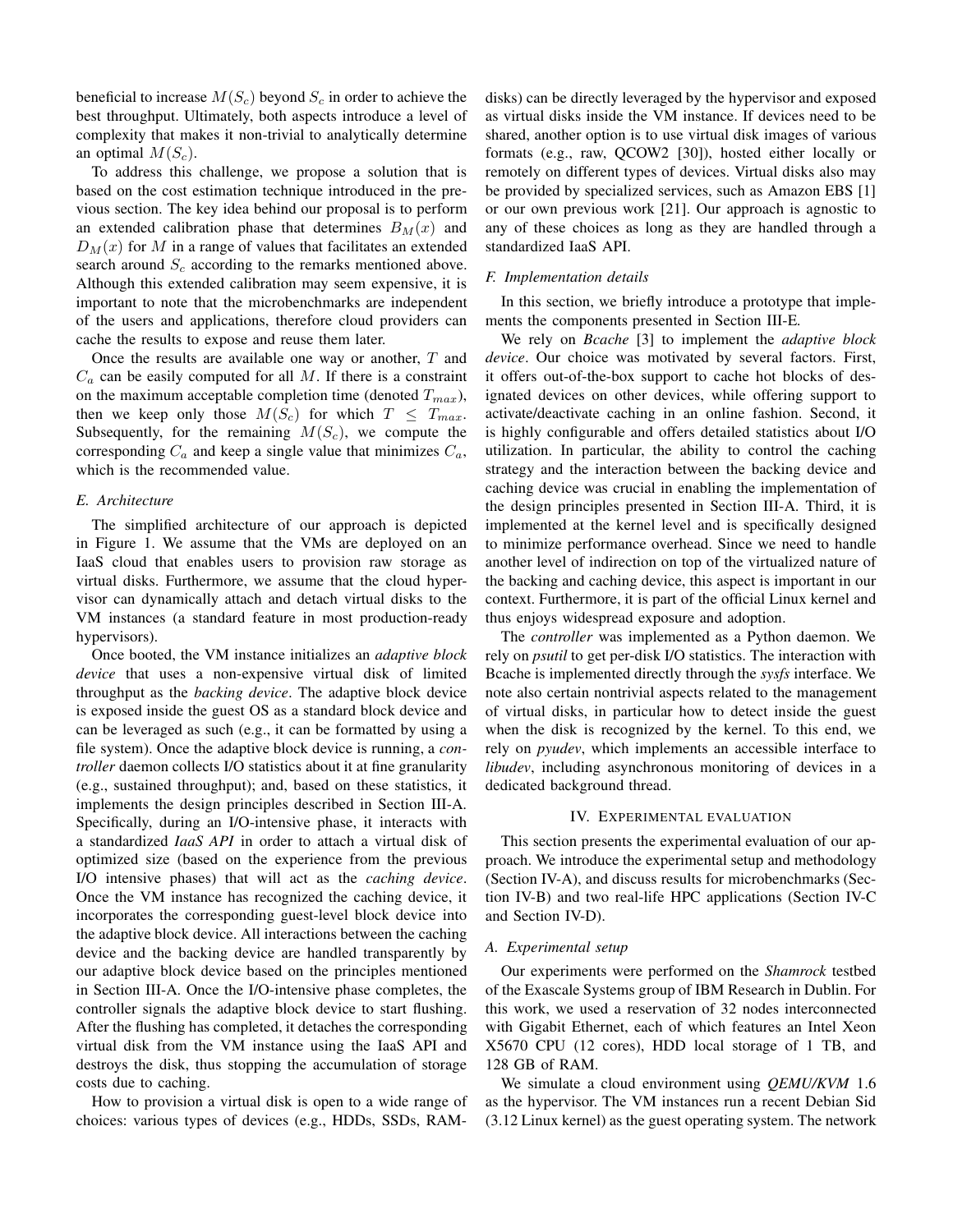

Fig. 1. Integration of our approach into an IaaS cloud architecture; components that are part of our design are highlighted with a darker background.

interface of each VM uses the *virtio* driver and is bridged on the host with the physical interface in order to enable pointto-point communication between any pair of VMs.

We compare three approaches throughout our evaluation:

*Static preallocation using a slow virtual disk:* In this setting, a large, fixed-size virtual disk is created on the local HDD of each host as a RAW file and attached to each VM instance after booting. The maximum I/O bandwidth of the virtio driver is fixed by using the hypervisor monitor, and the host-side caching is disabled to avoid interference. After booting the VM instances, all virtual disks are formatted by using the *ext4* file system, and the corresponding mount points are used for all I/O generated during the experiments. We refer to this setting as *static-slow*.

*Static preallocation using a fast virtual disk:* This setting is similar to the one described above, except that the fixedsized virtual disk is hosted as a RAW file in a RAMdisk. Again, the maximum bandwidth available to the guest operating system is fixed. However, it is several times higher than in the previous case and is intended to simulate a faster device, such as an SSD. We refer to this setting as *static-fast*.

*a) Transparent throughput elasticity using our approach:* In this setting, we use a virtual disk with properties identical to those in the *static-slow* case as a backing device. Whenever more bandwidth is needed, a new virtual disk with properties identical to those in the *static-fast* case is used as a caching device to temporarily boost I/O throughput. The size of the caching device, as well as the moment when to attach and detach it, is automatically determined by our approach during runtime (as explained in Section III-A). Furthermore, the utilization threshold  $UT$  is set to 30%, and the inactivity delay ID is set to 30s. We refer to this setting as *adaptive*.

These approaches are compared based on the following metrics:

• *Performance overhead* is the difference in performance observed between *static-fast*, which is used as a baseline for the best possible performance, and the other two approaches that leverage slower virtual disks. In the case of microbenchmarks, performance refers to the sustained I/O throughput as perceived by the application. In the case of real-life applications, performance refers to the

completion time, which measures the overall end-impact of each approach on the application runtime.

- *Total adjusted storage accumulation* is the sum of the adjusted storage accumulation for all VM instances involved in the experiment. It is used to quantify storage-related costs for the entire application deployment according to the cost model introduced in Section III-B.
- *Evolution of I/O activity* represents the total I/O bandwidth utilization (due to reads and writes to virtual disks) for all VM instances. In the *static-fast* and *static-slow* cases, it overlaps with the sustained I/O throughput as perceived by the application. In the *adaptive* case, it measures all background I/O activity to the backing device and caching device (which can be higher than *staticfast* when both devices are active simultaneously). This metric is important for studying how the compute phases interleave with the I/O phases and how the backing device interacts with the caching device during this interleaving.

## *B. Microbenchmarks*

Our first series of experiments focuses on the I/O performance of all three approaches in synthetic settings. For this purpose, we use *Bonnie++*, a standard I/O benchmarking tool that measures read, write, and rewrite throughput when using 32 KB blocks (default value used in the experiments). We focus on these values because they are the most representative of real-life large-scale scientific applications (as opposed to byte-by-byte read/write throughput or other file-system related statistics that are reported).

We run the following experiment: a single VM instance is booted and Bonnie++ is launched three times in a row, with a 120 second pause between each run. We repeat the experiment for each approach three times and record the average of the relevant Bonnie++ statistics. The memory allocated to the VM is fixed at 2 GB. The virtual disk settings are as follows: the size of the backing device is fixed at 10 GB, with a reserved bandwidth of 60 MB/s for both *static-slow* and *adaptive* and a reserved bandwidth of 128 MB/s for *static-fast*. For *adaptive*, the reserved bandwidth of the caching device is fixed at 128 MB/s.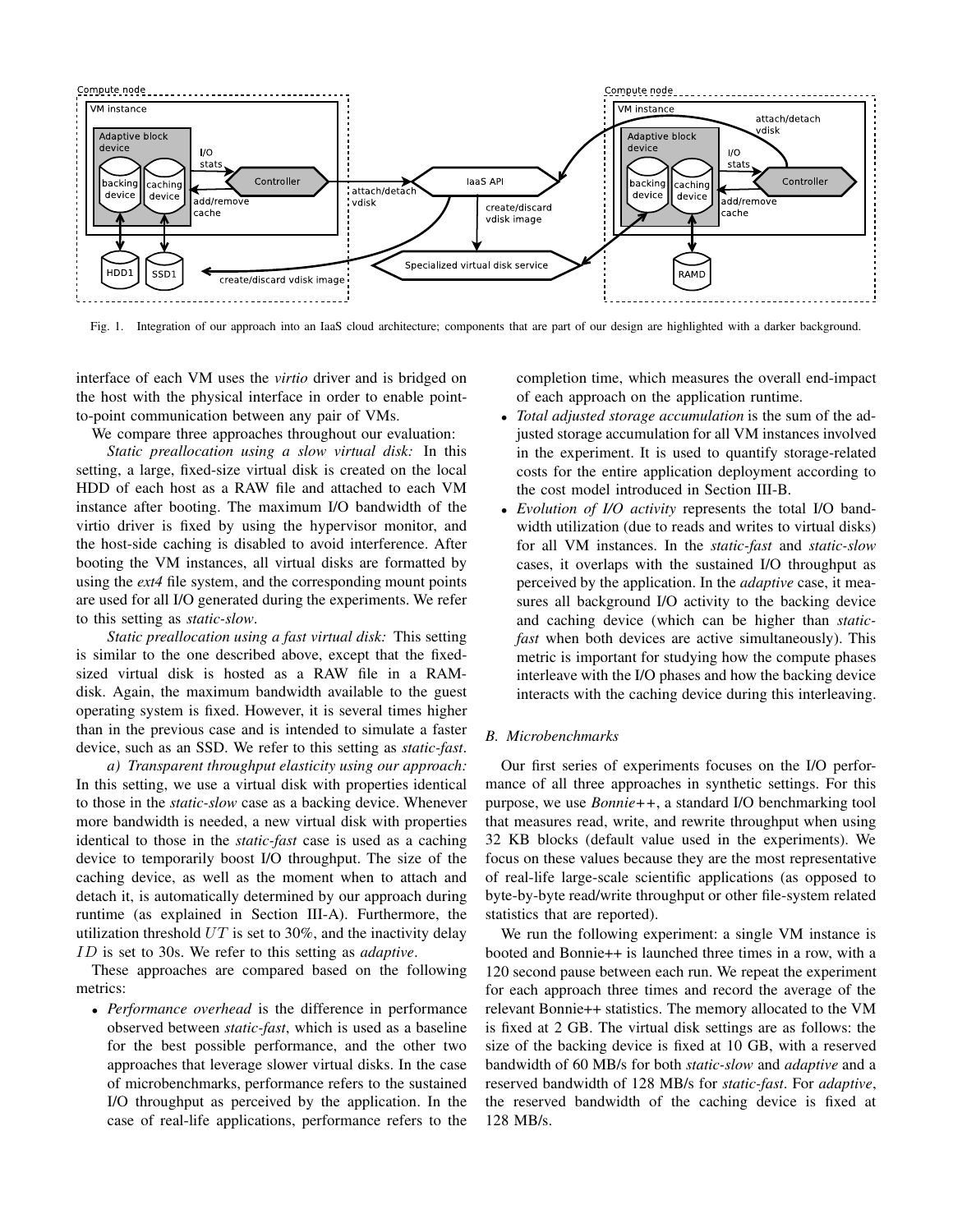

(a) Throughput for block-write (BlockW), block-overwrite (BlockO), and block-read (BlockR)



(b) I/O activity (reads and writes from the backing device and, if applicable, caching device)

Fig. 2. Bonnie++: I/O performance under different access patterns and its corresponding I/O activity

The Bonnie++ statistics are depicted in Figure 2(a). Since our approach automatically adjusts the size of the caching device after the first iteration, we depict the results for the first run and the remaining two runs separately. The initial cache size is set to 10 GB, which is lowered by our approach to 6 GB for the consecutive iterations. We denote the first iteration *adaptive-first*, and the average of the second and third iteration *adaptive-rest*.

As can be observed, in the case of *static-slow*, the backing HDD limits the write throughput to 33 MB/s (out of 60 MB/s), which is not the case for *static-fast*, where the maximum write throughput of 128 MB/s can be achieved). At approximately 100 MB/s, both adaptive approaches have an overhead of 30% of write throughput compared with *static-fast*. With respect to overwrite throughput, all approaches suffer performance degradation compared with a simple write, which is due to the read, seek back, and write cycle employed by Bonnie++ for each block. The large gap between *static-slow* and the rest is still present; however, this time the overhead between the two adaptive approaches and *static-fast* is almost negligible. With respect to read throughput, a considerable increase is present for all approaches as a result of caching. Also, for the first time, a visible difference is noticeable between the two adaptive approaches: *adaptive-first* is comparable to *static-fast* whereas *adaptive-rest* has an overhead 25%. This overhead is due to the smaller size of the caching device, which forces writeback to the backing device earlier (and thus causes reads from the caching device).

To understand the interaction between the backing device and the caching device better, we depict the evolution of I/O activity (as measured at five-second granularity) in Figure 2(b). As expected, both static approaches have a highly deterministic behavior, with a flatter and elongated pattern observable for *static-slow*. In the case of *adaptive*, an initial burst is observable for the first run, which is followed by a smaller

secondary burst. This secondary burst corresponds to cache flushing after *ID* elapsed that triggers the detach request. Thanks to the automatic adjustment of the size of the caching device to a smaller value, we observe earlier writeback. This causes a shorter flush burst that is fused into the primary burst, effectively enabling the caching device to be detached sooner (which reduces utilization cost).

# *C. Case study: CM1*

Our next series of experiments evaluates the behavior of our system for *CM1*, a real-life HPC application that is a three-dimensional, non-hydrostatic, nonlinear, time-dependent numerical model suitable for idealized studies of atmospheric phenomena. This MPI application is used to study smallscale processes that occur in the atmosphere of the Earth (such as hurricanes) and is representative of a large class of HPC bulk-synchronous stencil applications that exhibit an iterative behavior of alternating between a compute phase and an I/O-intensive phase to write intermediate output results and checkpoints (used to restart from in case of failures).

For this work, we have chosen as input data a 3D hurricane that is a version of the Bryan and Rotunno simulations [4]. We run the simulation of this 3D hurricane on 32 VMs, with each VM hosted on a separate physical node and equipped with 11 virtual cores (out of which 10 are reserved for CM1 and 1 reserved for guest OS overhead). Furthermore, 1 core is reserved for the hypervisor. Each VM is allocated 18 GB of RAM, enough to fill the need of the MPI processes. Thus, the overall setup totals 320 MPI processes that generate a heavy load on the underlying nodes. The output/checkpointing frequency is set at 50 simulation time steps, out of a total of 160 time steps. This setup leads to the following access pattern: right after initialization, the application dumps the initial state, which causes a first I/O-intensive phase. After that there follow three more I/O-intensive phases of higher magnitude that are interleaved with computational phases.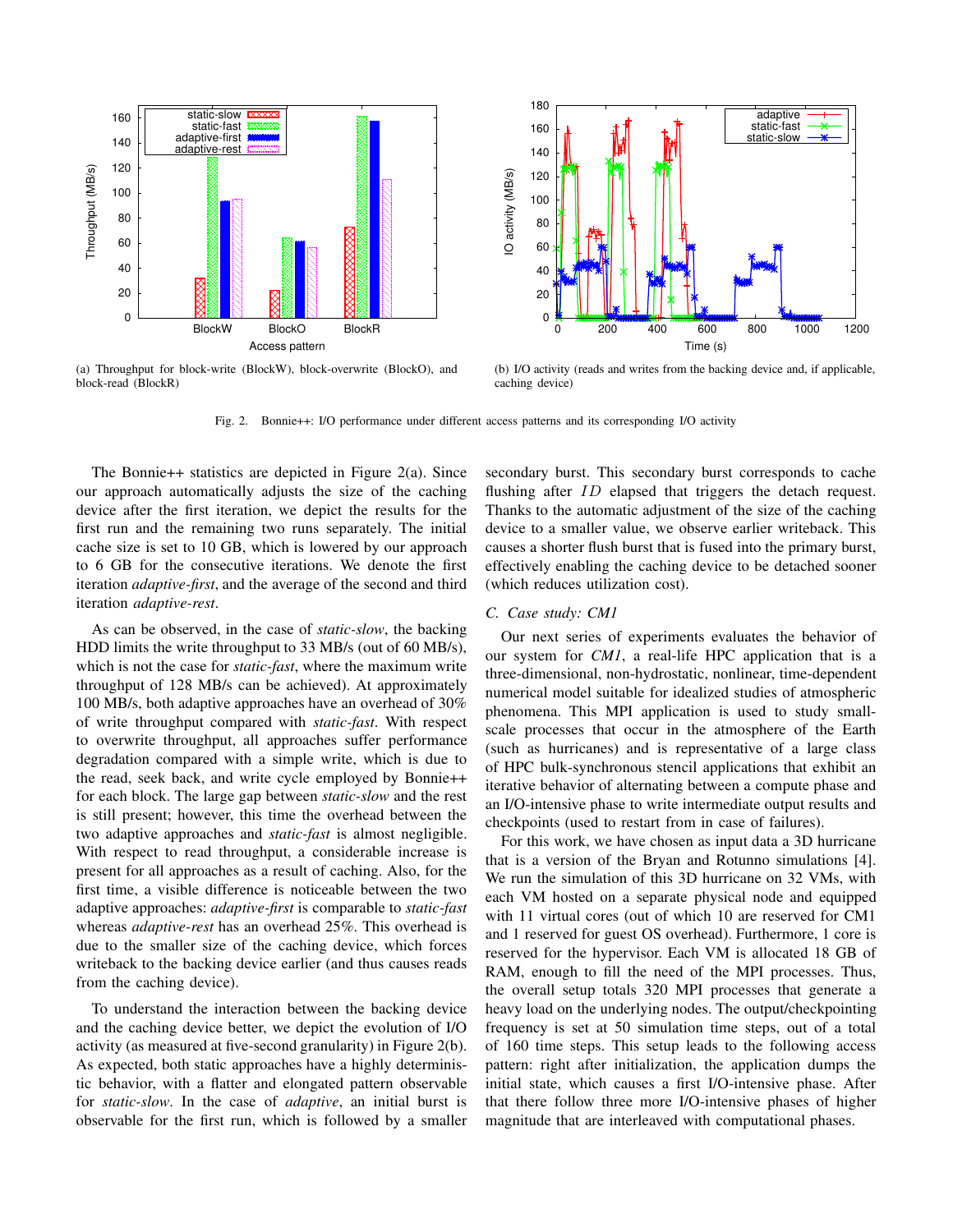The settings are as follows: the size of the backing device is fixed at 50 GB, while the reserved bandwidth is fixed at 33 MB/s for *static-slow* and *adaptive* (according the maximum write throughput observed in microbenchmarks in order to avoid over-provisioning). The bandwidth in the case of *staticfast* is fixed at 128 MB/s. The caching device has a bandwidth of 128 MB/s and an initial size of 10 GB. Each experiment is repeated five times for all three approaches, and the results are averaged.

Performance results are summarized in Table I. As can be observed, speeding the I/O phase can lead to a significant boost in overall completion time: compared with *static-fast*, which is used as a baseline, *adaptive* has a small overhead of 3.3%, which contrasts with the large overhead of 23% observed for *static-slow*. These results are significant both directly (the users want a minimal time to solution) and indirectly (longer runtimes mean the VMs need to stay up longer and thus generate more costs).

TABLE I CM1 (NUMERICAL MODEL DESIGNED FOR IDEALIZED STUDIES OF ATMOSPHERIC PHENOMENA): PERFORMANCE RESULTS

| Approach    | Completion Time | Overhead |
|-------------|-----------------|----------|
| static-slow | 1471s           | 23%      |
| static-fast | 1190s           |          |
| adaptive    | 1231s           | $3.3\%$  |

Even if the overhead of *adaptive* is small, it is justifiable only if the storage space and bandwidth utilization can be significantly lowered according to the cost model introduced in Section III-B. To quantify these costs, we compute the adjusted storage accumulation for all three approaches. More specifically, for each VM instance i, in the case of *static-slow* we have  $C_i(t) = 33 \cdot 50 \cdot t$ , while for *static-fast* we have  $C_i(t) = 128 \times 50 \cdot t$ . For *adaptive*, we have

$$
C_i(t) = 33 \cdot 50 \cdot t + 128 \cdot \int_0^t M_i(x) \cdot dx
$$

 $M_i(x)$  is the size of the caching device for VM instance i at moment  $x$  and is automatically determined by our approach  $(0)$ if the caching device is not in use). To facilitate the calculation of  $C_i(t)$  in practice, we assume a discretization of time at fivesecond granularity (i.e., we probe for the value  $M_i(x)$  every five seconds and assume it stays constant during this interval). Since we have a total of 32 VM instances, the total cost in each of the three cases is

$$
C_a(t) = \sum_{i=1}^{32} C_i(t)
$$

 $C_a$  is expressed in AGBs (introduced in Section III-B) and is depicted in Figure 3(a). One can see a large gap between *static-slow* and *static-fast*, which steadily grows as the application progresses in time. However, not only is *adaptive* very close to *static-slow*, but overall it even manages to reduce the total adjusted storage accumulation by almost 7% because the application finishes faster. Compared with *static-fast*, this amounts to a reduction of 65% in cost, which is a large gain for the price of 3.3% performance overhead.

The evolution of total I/O activity in depicted in Figure 3(b). To calculate it, we divide the time (x axis) in five-second intervals and sum the I/O throughput (expressed in MB/s) observed during each interval for all VM instances (y axis). Since the application is bulk-synchronous, the I/O-intensive phases and the compute intensive phases overlap for all VM instances at the same time, leading to a clear delimitation in terms of I/O activity for all three approaches.

In the case of *static-fast* and *static-slow*, the I/O phases are short but of high amplitude and, respectively, longer but of lower amplitude. These results directly correspond to the ability of the underlying backing device to handle a fixed amount of I/O activity using a high and, respectively, low reserved bandwidth. With our approach, the behavior is more complex: the first I/O phase of the application generates a high I/O burst, followed by a clearly visible flush period. Since the first I/O phase is less intensive than the rest (for all three approaches), our approach picks a 4 GB cache device for the second phase, which then is increased to 6 GB for the last two phases. All I/O phases except the first exhibit an I/O burst that is fused to the flush period, with only a small difference noticeable between the second phase and the third, which itself is almost identical to the fourth. Intuitively, this hints at the ability of our approach to optimally adjust the cache size based on the previous I/O-intensive phases.

# *D. Case study: LAMMPS*

A second real-life HPC application we use to demonstrate the benefits of our approach is *LAMMPS* [29], a large-scale atomic/molecular massively parallel simulator. LAMMPS can be used to model atoms or, more generically, particles at the atomic, meso, or continuum scale. Such modeling is useful in understanding and designing solid-state materials (metals, semiconductors), soft matter (biomolecules, polymers), and coarse-grained or mesoscopic systems. Similar to CM1, it exhibits an iterative behavior of alternating between a compute phase and an I/O-intensive phase to write intermediate output results and checkpoints, which are used for restart in case of failures.

For this work, we have chosen as input data a 3D Lennard-Jones melting scenario. Melting, the phenomenon of phase transition from a crystalline solid state to a liquid state, is one of the most important phase transformations in the processing and applications of materials, playing an important role in materials science and engineering [9]. As in the case of CM1, we run the simulation on 32 VMs, with each VM hosted on a separate physical node and equipped with 11 virtual cores, each of which corresponds to a physical core, with the remaining physical core reserved for the hypervisor. Inside each VM, 10 of the virtual cores are reserved for MPI processes, while the remaining core is reserved for operating system overhead. Each MPI process is responsible for a 20x160x160 subdomain. Thus, the total deployment amounts to 320 MPI processes that are evenly spread over 32 VMs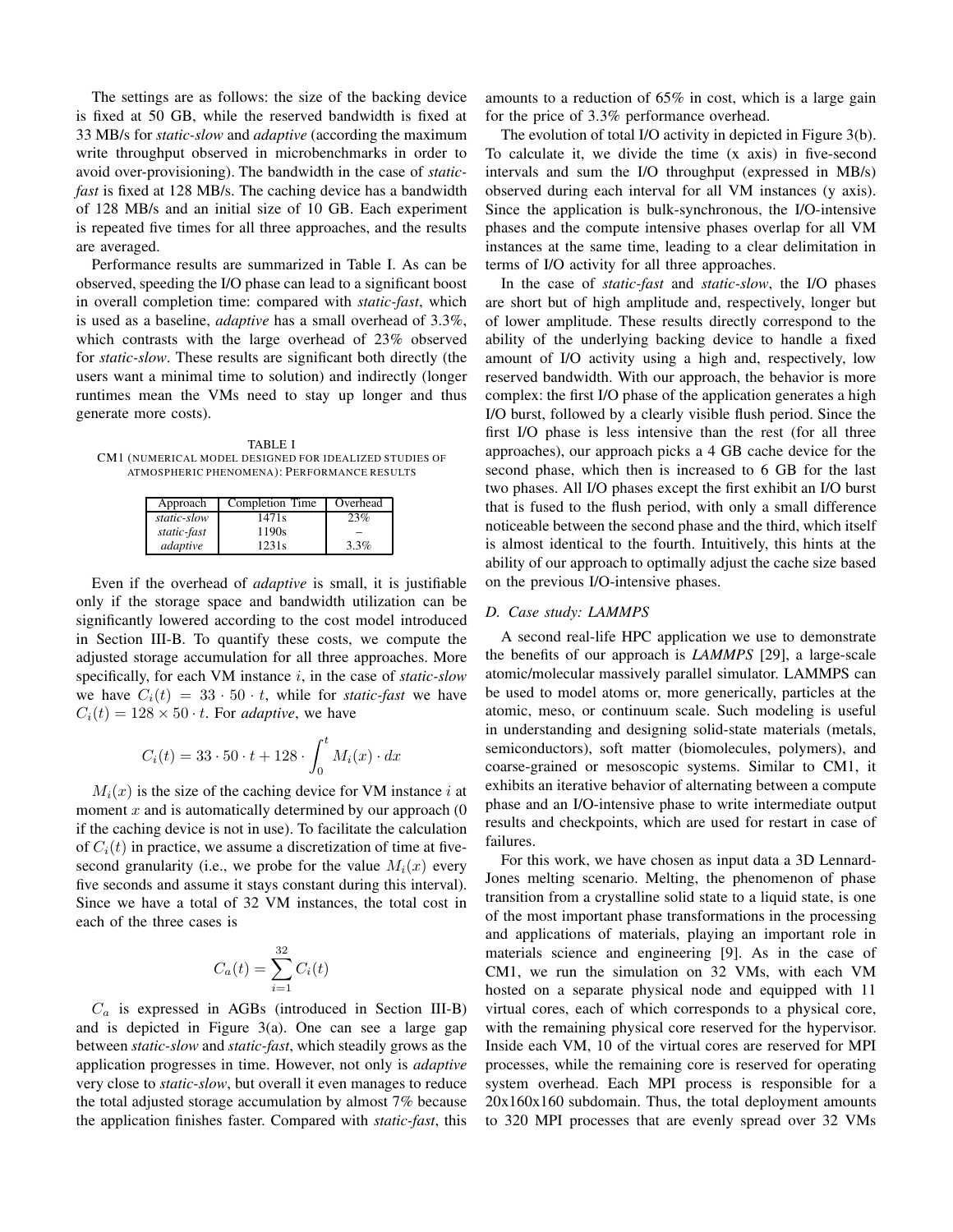

(a) Evolution of total adjusted storage accumulation for all 32 VM instances (lower is better)



(b) Total I/O activity (reads and writes from all backing devices and, if applicable, caching devices of all 32 VM instances)

Fig. 3. CM1 (numerical model designed for idealized studies of atmospheric phenomena): a real-life HPC application that runs on 32 VMs (each on a different node) using 10 MPI processes/node

and process a 6400x160x160 grid. The output/checkpointing frequency is set at 30 simulation time steps, out of a total of 100 time steps. This results in an initial I/O- intensive phase to dump the initial state, followed by three I/O- intensive phases interleaved with computational phases.

The settings are identical to the setup used in Section IV-C for CM1: the size of the backing device is fixed at 50 GB, with a reserved bandwidth of 33 MB/s for *static-slow* and *adaptive*. The bandwidth of the backing device is fixed at 128 MB/s for *static-fast*. The caching device has a bandwidth of 128 MB/s and an initial size of 10 GB. Each experiment is repeated five times for all three approaches, and the results are averaged.

Performance results are depicted in Table II, where *staticfast* is used as a baseline for the fastest possible completion time. As can be observed, using a slow backing device in the case of *static-slow* leads to a significant increase (15.5%) in overall completion time when compared with *static-fast* because of the longer I/O phases. On the other hand, *adaptive* successfully reduces the overhead of the I/O phases to such extent that the overall increase in completion time becomes negligible (i.e., around 1%).

TABLE II LAMMPS (LARGE-SCALE ATOMIC/MOLECULAR MASSIVELY PARALLEL SIMULATOR): PERFORMANCE RESULTS

| Approach    | Completion Time | Overhead |
|-------------|-----------------|----------|
| static-slow | 1680s           | 15.5%    |
| static-fast | 1454s           |          |
| adaptive    | 1476s           | 1.01%    |

For this negligible increase in completion time, our approach achieves massive reductions in cost when compared with *static-fast* and even a moderate reduction in cost when compared to *static-slow*. These results are depicted in Figure 4(a) as the total adjusted storage accumulation for all instances  $(C_a(t))$ . For all three approaches,  $C_a(t)$  is calculated in the same way as is described in Section IV-C (since we use the same configuration as in the case of CM1).

More specifically, *adaptive* reduces the storage accumulation by more than 70% when compared with *static-fast* and marginally by 1% compared with *static-slow* (thanks to the fact that it finishes faster), effectively making it a double winner over *static-slow* in terms of both performance and cost.

To understand how the interaction between backing devices and caching devices contributes to the results, we again analyze the total I/O activity. In Figure 4(b) a pattern similar to the case of CM1 is observable: *static-fast* and *static-slow* exhibit a short but intense I/O burst vs. a longer but milder I/O burst, with our approach successfully attaching the caching device at the right time and adapting its size based on the past experience (demonstrated by the shorter and more regular flush periods after the initial burst for the last three I/O-intensive phases when compared with the initial I/O-intensive phase where the optimal cache size is unknown).

# *E. Prediction and optimization of performance and cost*

In this section, we apply the techniques presented in Section III-C and Section III-D to the two HPC applications introduced above: CM1 and LAMMPS. We aim to understand: (1) how accurately our estimation is compared to the results observed in real life; (2) what cache size is recommended by our optimization technique and what impact this would have.

As a first step, we perform an extended calibration using *dd* to write a variable dataset size (3 GB, 4 GB, 6 GB and 9 GB) in chunks of 1 MB. These dataset sizes match the write patterns observed for the applications: in the case of CM1, there is an initial dump of state amounting to  $S_i = 5$  GB, while the checkpoint size  $S_c = 4$  GB. In the case of LAMMPS,  $S_i = 4$  GB, while  $S_c = 3$  GB. The cache size ranges from 2 GB to 12 GB, using an increment of 2 GB. Figure 5 depicts the results of the calibration in terms of sustained throughput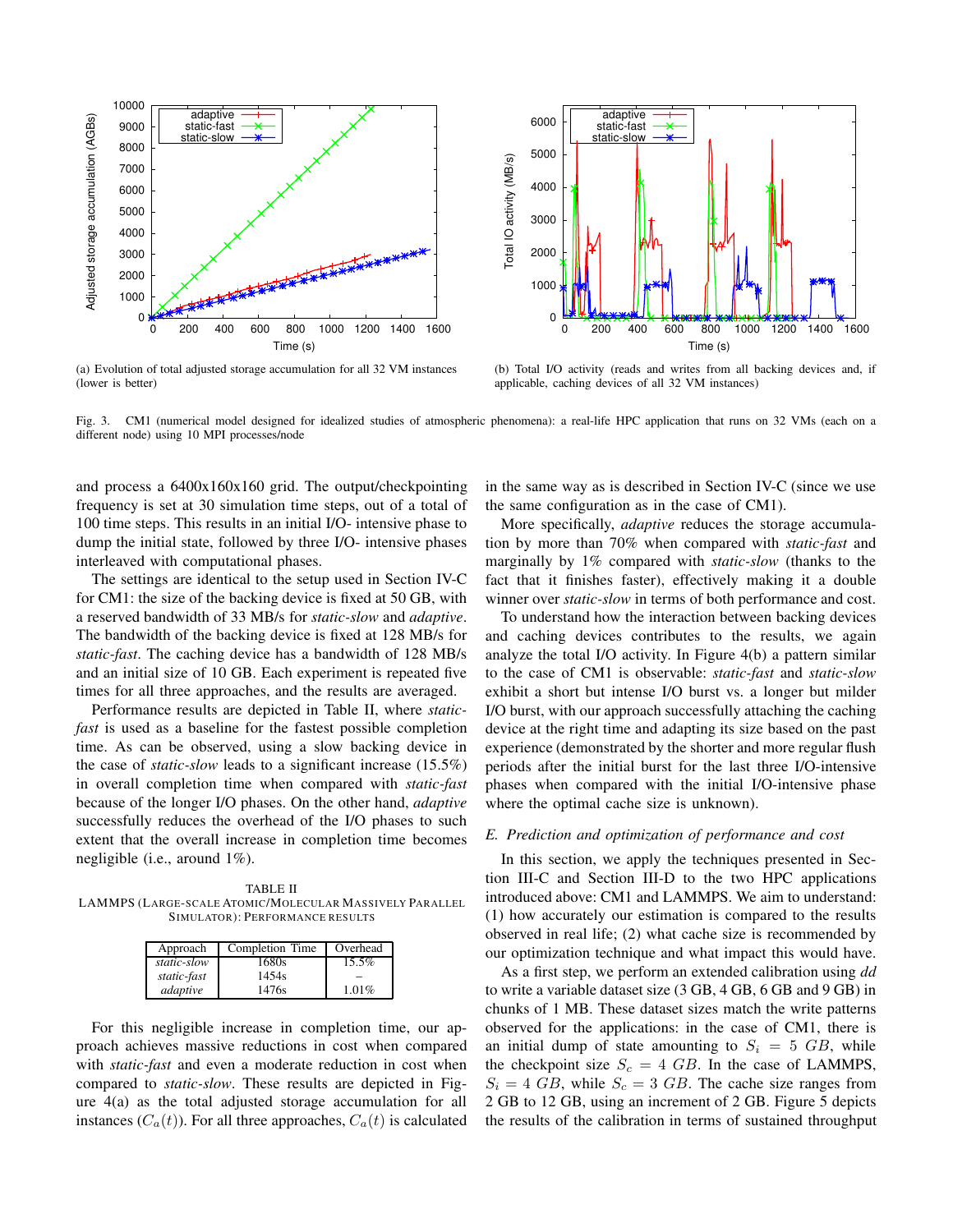



(a) Evolution of total adjusted storage accumulation for all 32 VM instances (lower is better)

(b) Total I/O activity (reads and writes from all backing devices and, if applicable, caching devices of all 32 VM instances)

Fig. 4. LAMMPS (Large-scale Atomic/Molecular Massively Parallel Simulator): a real-life HPC application that runs on 32 VMs (each on a different node) using 10 MPI processes/node



(a) Sustained throughput using *dd* to write a fixed-sized dataset (higher is better)

(b) Amount of time for which the caching device stays attached (lower is better)

Fig. 5. Calibration phase: Sustained throughput and cache attach duration using a variable cache size.

(Figure 5(a)) and for how long the cache remained attached (Figure 5(b)).

With respect to the sustained throughput, there are several important observations. First, the maximum sustained throughput (i.e., 100 MB/s) is below the maximum bandwidth of the caching device (i.e., 128 MB/s), which is expected because there is a delay between the moment when the I/O intensive phase starts and the moment when caching device gets attached and can accelerate the *dd* writes. Second, as anticipated in Section III-D, it can be observed that the peak throughput is achieved when the cache size is larger than the dataset size, due to the extra overhead in managing two block devices simultaneously. Interesting to note is that the increase continues well beyond the dataset size. Conversely, when the cache size is smaller than the dataset size, the sustained throughput drops considerably. Analyzing the duration for which the caching device remains attached, it can be observed that the cache size has much less impact than the dataset size. This result is expected, as the caching device needs to stay attached only for as long as it is necessary to accumulate the written data and then flush it, which is not dependent on cache size.

Using these measurements, our first goal is to assess how accurate the estimation of the completion time and adjusted storage accumulation is when compared with the real-life results presented in Section IV-C and Section IV-D. To this end, we first measure the baseline (i.e. completion time when running without any checkpointing), which corresponds to  $I \cdot I_t$ : for CM1 we obtained 1100s, while for LAMMPS we obtained 1380s. Then, using the equations for  $T$  and  $C_a$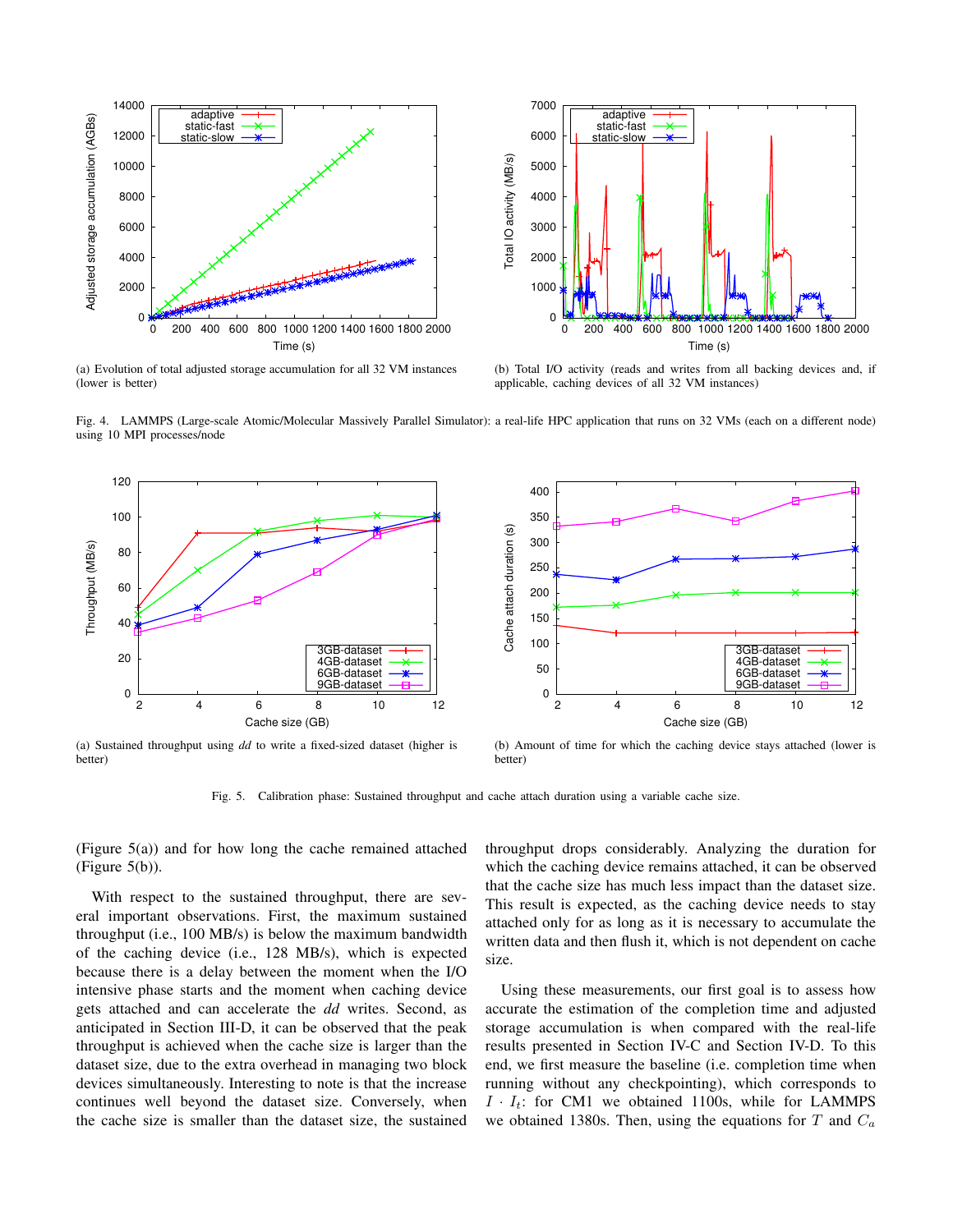(introduced in Section III-C), we compute the corresponding estimations for all three approaches: for *static-fast* and *staticslow*, we use  $B_c = 0$  and fix  $B(x) = 128$  and, respectively,  $B(x) = 33$ . For *adaptive*, the initial cache size is  $M(S_i) = 10$  GB (matching the setting used for the reallife experiments), while  $M(S_c) = S_c + 2 GB$ , which is the dynamic cache size selected by the access pattern aware cache sizing during the checkpointing phase. Since there are three checkpoints,  $K = 3$ . The estimations for T and  $C_a$ are then normalized to their real-life counterparts to obtain the accuracy. The results are summarized in Table III and, respectively, Table IV. As can be observed, the completion time can be predicted with high accuracy: the error is at most 1.3% underestimation, with virtually no overestimation (i.e. less than 0.5%). On the other hand, the total adjusted storage accumulation is harder to predict with the same level of accuracy: the maximum error ranges from a 4% underestimation to a 10% overestimation.

TABLE III ACCURACY OF PERFORMANCE PREDICTION: ESTIMATED OVER REAL COMPLETION TIME

| Approach    | CM1          | <b>LAMMPS</b> |
|-------------|--------------|---------------|
| static-slow | 1.0009270132 | 0.9876623377  |
| static-fast | 1.0050420168 | 0.9986244842  |
| adaptive    | 1.0020838484 | 1.0035736621  |

TABLE IV ACCURACY OF COST PREDICTION: ESTIMATED OVER REAL TOTAL ADJUSTED STORAGE ACCUMULATION

| Approach    | CM1          | <b>LAMMPS</b> |
|-------------|--------------|---------------|
| static-slow | 1.0399457837 | 0.9613944238  |
| static-fast | 0.9888       | 0.9605177994  |
| adaptive    | 1.1063781856 | 0.9898244917  |

For the reminder of this section, we proceed with a study of how the selection of the cache size during the checkpointing phase impacts the estimated completion time and total adjusted storage accumulation. This illustrates how our proposal introduced in Section III-D can be used to optimize the access pattern aware cache sizing strategy in order to achieve a minimal cost for a given maximum acceptable completion time. To this end, we use the same parameters as before, but vary  $M(S_c) \in [2..12]$  in the calculation of T and  $C_a$  for *adaptive*, which are then normalized against their estimated (fixed) counterparts from *static-fast*. The results are depicted in Figure 6(a) and Figure 6(b).

As expected, a higher cache size leads to a smaller estimated degradation of performance compared with *static-fast*. However, the benefits for using a  $M(S_c)$  larger than 6 GB for CM1 and 4 GB for LAMMPS are becoming marginal. On the other hand, the estimated storage accumulation is minimized by fixing  $M(S<sub>c</sub>) = 4 GB$  in both cases. Thus, for LAMMPS the minimum cost and performance degradation coincide, whereas for CM1 it is not possible to aim for the minimum cost unless a performance degradation of 7% is acceptable. In both cases, using  $M(S_c)$  less than 4 GB leads to severe degradation of performance, which also raises the cost (because of longer runtime).

# V. CONCLUSIONS

The ability to transparently adapt to the fluctuations of I/O throughput requirements in order to reduce the costs associated with over-provisioning faster (and more expensive) virtual disks is crucial in the context of large-scale scientific applications for two reasons: (1) such applications tend to have an iterative behavior that interleaves computational phases with I/O-intensive phases, which leads to extreme fluctuations in I/O requirements that make over-provisioning particularly wasteful; and (2) such applications run in configurations that include a large number of VMs and associated virtual disks, which amplifies the waste due to scale.

In this paper we have described a solution that relies on a specialized block device exposed inside the guest operating system in order to intercept all I/O to a potentially slow virtual disk and enhance its throughput during I/O peaks by leveraging an additional faster, short-lived virtual disk that acts as a caching layer. Our approach offers low-level transparency that enables any higher-level storage abstraction to benefit from throughput elasticity, including those not originally designed to run on IaaS clouds. Furthermore, it relies solely on standard virtual disks to operate, which offers a high degree of compatibility with a wide range of cloud providers.

We demonstrated the benefits of this approach through experiments that involve dozens of nodes, using both microbenchmarks and two representative real-life HPC applications: *CM1* and *LAMMPS*. Compared with static approaches that over-provision fast virtual disks to accommodate the I/O peaks, our approach demonstrates a reduction of storage cost in real life (using a cost model that charges users proportionally to disk size and reserved bandwidth) of 66%– 70%, all of which is possible with a negligible performance overhead (1%–3.3%) when compared with the fastest and more expensive solution. Furthermore, our findings show that using slow virtual disks to minimize storage costs is not the optimal solution: because of higher performance degradation (15%–23%), applications end up using the cheap virtual disks for longer, thereby resulting in an overall increase in cost compared with our approach (1%–7%).

Furthermore, we have introduced a performance and cost prediction model specifically for HPC applications that interleave computationally intensive phases with write intensive phases corresponding to checkpointing. In this case, our approach aims to estimate the completion time and total adjusted storage accumulation. We have validated our proposal for the two real-life HPC application case studies: compared with the real-life results, our estimations have a maximal error of 1.3% for completion time and 10% for adjusted storage accumulation, with a best case scenario of less than 0.5% error otherwise. We also introduced a methodology to optimize the cache size used during checkpointing in order to achieve minimal cost depending on maximum acceptable completion time, which complements our the generic access pattern aware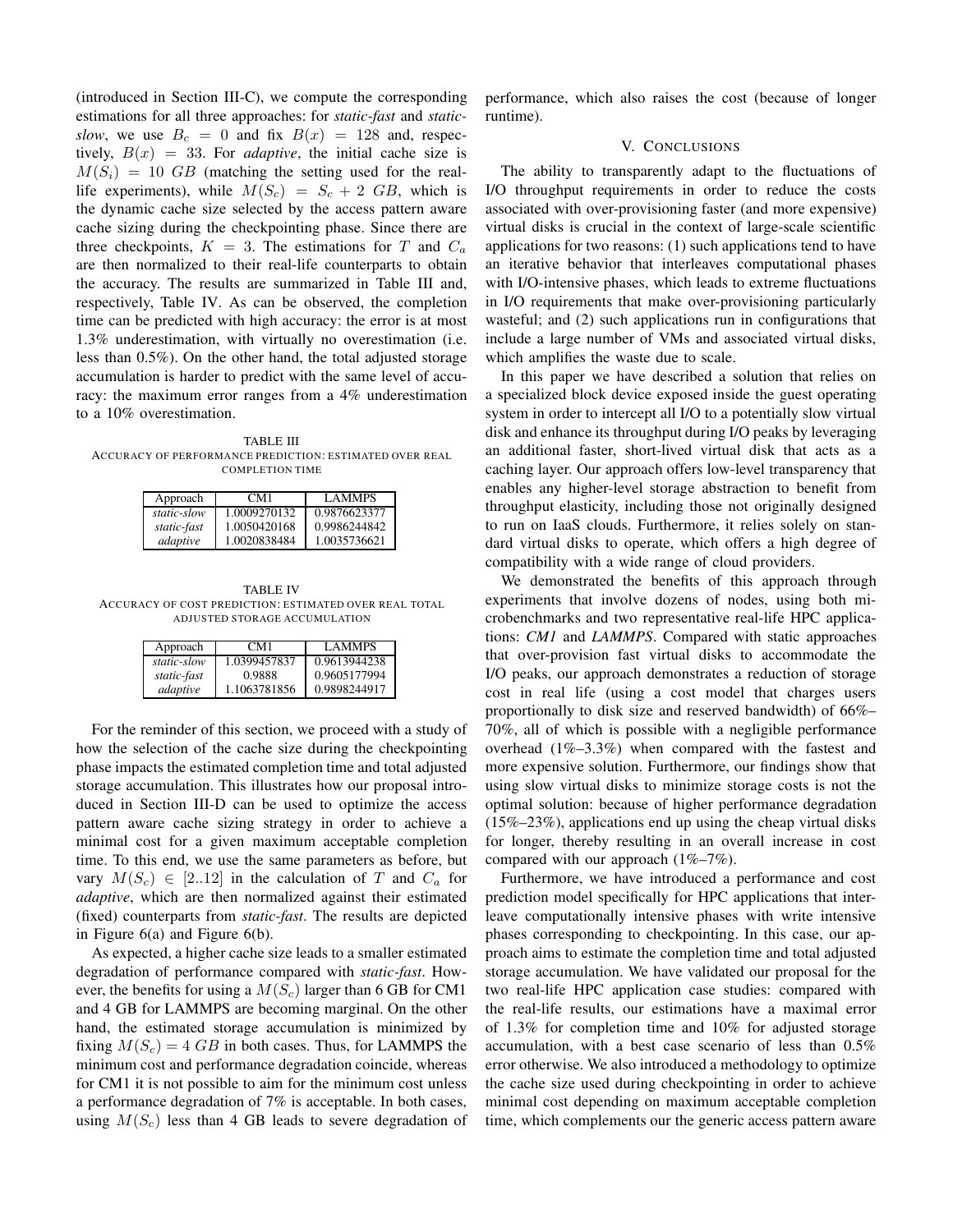

(a) Estimated completion time, normalized to *static-fast* (lower is better)



(b) Estimated storage accumulation, normalized to *static-fast* (lower is better)

Fig. 6. Predicted impact of cache size on performance and cost

cache sizing strategy. This approach was illustrated for both real-life HPC applications.

Encouraged by these initial results, we plan to develop this work in several directions. One straightforward extension is to explore how to leverage multiple virtual disks, potentially in striping configuration, in order to boost I/O throughput during peaks. Another interesting idea could be to explore putting the backing device itself in stand-by during computeintensive phases and to use a smaller caching device of equal bandwidth capability to serve most I/O requests, under the assumption that it makes sense to pay for the penalty of reattaching the backing device in order to deal with cache misses and evictions. Such an approach has the potential to further reduce the costs. Also, we assumed a cost model that charges solely on reserved throughput, without considering the amount and frequency of I/O operations. Thus, another interesting direction is to explore an extended cost models where both aspects are considered.

#### ACKNOWLEDGMENTS

This material is based in part on work supported in part by the U.S. Department of Energy, Office of Science, under contract DE-AC02-06CH11357.

#### **REFERENCES**

- [1] Amazon Elastic Block Storage (EBS). http://aws.amazon.com/ebs/.
- [2] Amazon Elastic Block Storage (S3). http://aws.amazon.com/s3/.
- [3] BCache. http://bcache.evilpiepirate.org.
- [4] George H. Bryan and Richard Rotunno. The maximum intensity of tropical cyclones in axisymmetric numerical model simulations. *Journal of the American Meteorological Society*, 137:1770–1789, 2009.
- [5] Yuan-Hao Chang, Ping-Yi Hsu, Yung-Feng Lu, and Tei-Wei Kuo. A driver-layer caching policy for removable storage devices. *Trans. Storage*, 7(1):1:1–1:23, June 2011.
- [6] Jianjun Chen, Chris Douglas, Michi Mutsuzaki, Patrick Quaid, Raghu Ramakrishnan, Sriram Rao, and Russell Sears. Walnut: A unified cloud object store. In *SIGMOD '12: Proceedings of the 2012 ACM SIGMOD International Conference on Management of Data*, pages 743– 754, Scottsdale, USA, 2012. ACM.
- [7] David Chiu, Apeksha Shetty, and Gagan Agrawal. Elastic cloud caches for accelerating service-oriented computations. In *Proceedings of the 2010 ACM/IEEE International Conference for High Performance Computing, Networking, Storage and Analysis*, SC '10, pages 1–11, New Orleans, USA, 2010. IEEE Computer Society.
- [8] Brian F. Cooper, Raghu Ramakrishnan, Utkarsh Srivastava, Adam Silberstein, Philip Bohannon, Hans-Arno Jacobsen, Nick Puz, Daniel Weaver, and Ramana Yerneni. Pnuts: Yahoo!'s hosted data serving platform. *Proc. VLDB Endow.*, 1(2):1277–1288, August 2008.
- [9] ChandanK. Das and JayantK. Singh. Melting transition of confined lennard-jones solids in slit pores. *Theoretical Chemistry Accounts*, 132(4), 2013.
- [10] Brian C. Forney, Andrea C. Arpaci-Dusseau, and Remzi H. Arpaci-Dusseau. Storage-aware caching: Revisiting caching for heterogeneous storage systems. In *FAST'02: Proc. 1st USENIX Conference on File and Storage Technologies*, pages 5–5, 2002.
- [11] Google. Google Compute Engine Pricing. https://developers.google.com/compute/pricing, 2014.
- [12] Torsten Hoefler, Timo Schneider, and Andrew Lumsdaine. Characterizing the influence of system noise on large-scale applications by simulation. In *SC '10: Proceedings of the 23rd ACM/IEEE International Conference for High Performance Computing, Networking, Storage and Analysis*, pages 1–11, New Orleans, USA, 2010. IEEE Computer Society.
- [13] Heeseung Jo, Youngjin Kwon, Hwanju Kim, Euiseong Seo, Joonwon Lee, and Seungryoul Maeng. Ssd-hdd-hybrid virtual disk in consolidated environments. In *Euro-Par'09: Proc. 15th International Conference on Parallel Processing*, pages 375–384, Delft, The Netherlands, 2010.
- [14] Zisis Karampaglis, Anastasios Gounaris, and Yannis Manolopoulos. A bi-objective cost model for database queries in a multi-cloud environment. In *MEDES '14: The 6th International Conference on Management of Emergent Digital EcoSystems*, pages 19:109–19:116, Buraidah, Al Qassim, Saudi Arabia, 2014.
- [15] Harold C. Lim, Shivnath Babu, and Jeffrey S. Chase. Automated control for elastic storage. In *ICAC '10: Proc. 7th International Conference on Autonomic computing*, pages 1–10, Washington DC, USA, 2010.
- [16] Mingliang Liu, Ye Jin, Jidong Zhai, Yan Zhai, Qianqian Shi, Xiaosong Ma, and Wenguang Chen. Acic: Automatic cloud i/o configurator for hpc applications. In *SC '13: The 26th International Conference on High Performance Computing, Networking, Storage and Analysis*, pages 38:1– 38:12, Denver, Colorado, 2013.
- [17] Tian Luo, Siyuan Ma, Rubao Lee, Xiaodong Zhang, Deng Liu, and Li Zhou. S-cave: Effective ssd caching to improve virtual machine storage performance. In *PACT '13: Proc. 22nd International Conference on Parallel Architectures and Compilation Techniques*, pages 103–112, Edinburgh, UK, 2013.
- [18] Ming Mao and Marty Humphrey. Auto-scaling to minimize cost and